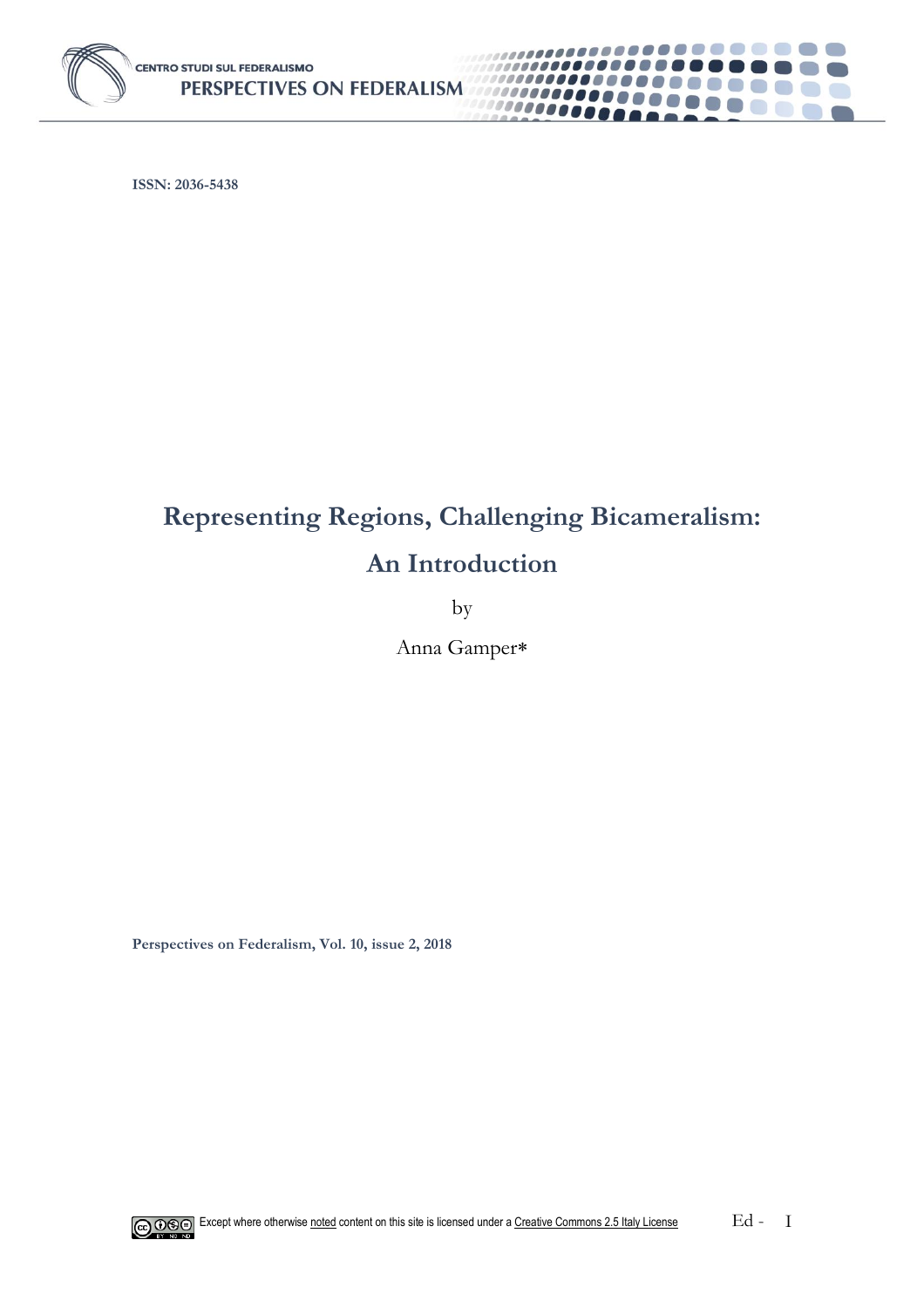

### **Abstract**

This special issue publishes a number of conference papers presented at the conference 'Representing Regions, Challenging Bicameralism' that took place on 22 and 23 March 2018 at the University of Innsbruck, Austria. In this issue, the developments of European bicameral parliaments in (quasi-)federal states are dealt with as well as the political impact of shared rule and alternative models to second chambers. Several papers compare the organizational and functional design of territorial second chambers. Finally, closer examination is given to the EU's Committee of Regions and the second chambers in Austria, Belgium, Germany, Spain, Switzerland and the UK.

0000

### **Key-words**

Austria, Belgium, bicameralism, Committee of Regions, Europe, federalism, Germany, Italy, legislation, parliamentarism, regionalism, second chambers, shared rule, Spain, Switzerland, United Kingdom

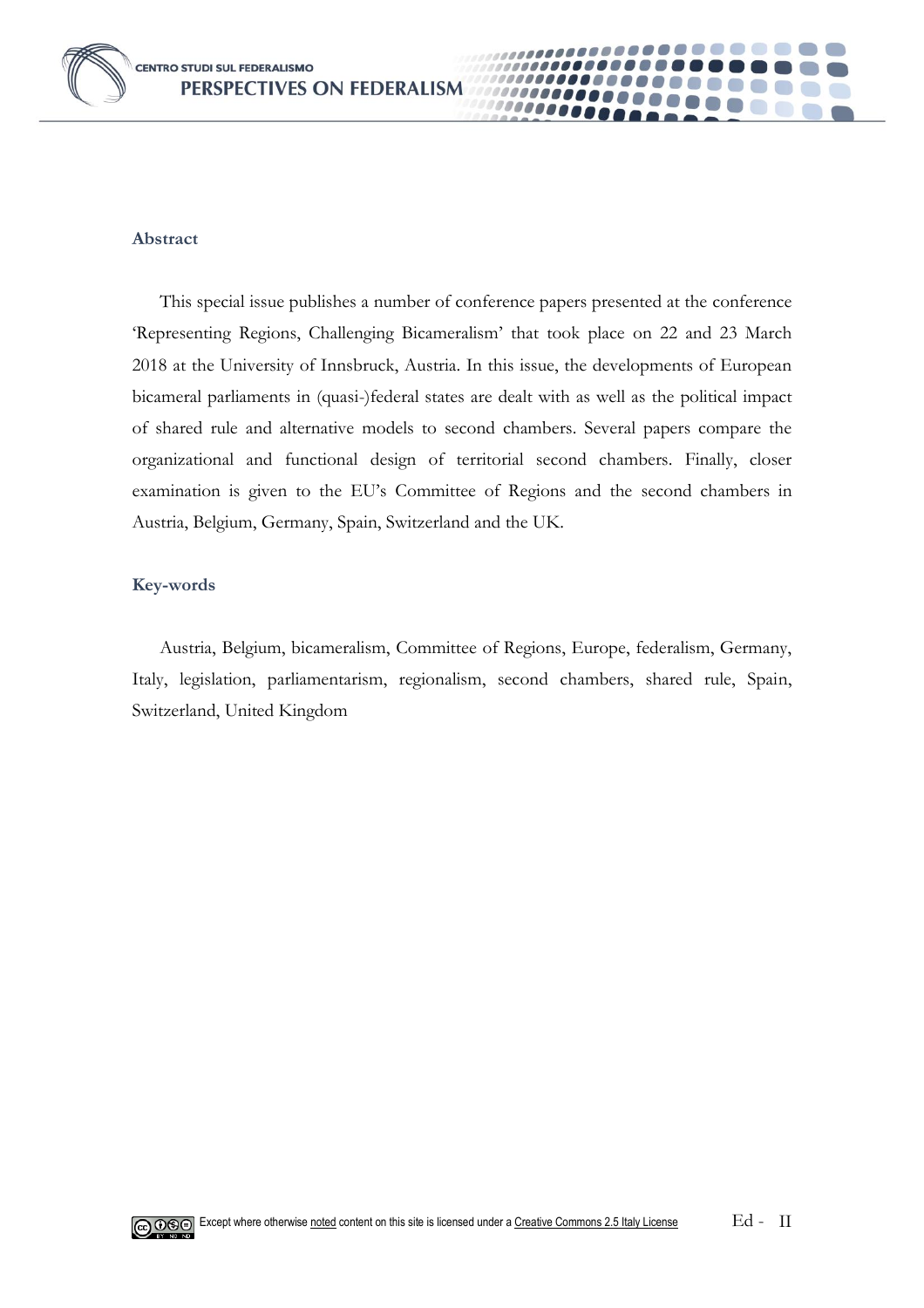**CENTRO STUDI SUL FEDERALISMO** PERSPECTIVES ON FEDERALISM



## **1. Second Chambers Revisited**

In the world of modern constitutionalism, second chambers belong to the most archaic institutions whose roots lie in a time before the enactment of the first written constitutions (Luther 2006: 8-13). Nevertheless, they are also remarkably versatile institutions that have assumed many roles in different constitutional contexts. From time to time, academic interest (see, eg, Patterson and Mughan 1999; Luther et al 2006; Baldwin and Shell 2002; Riescher et al 2010; Russell 2000) in second chambers flares up and then subsides, mostly leaving a dull sensation of an endangered species whose continued existence might not even be desirable. Still, and despite the fact that some second chambers were abolished over the last decades – the most recent example worldwide being the Senate of Mauritania – most of them are still maintained, and some have even been newly created (Coakley 2014). In Europe, the Irish Senate was upheld by a constitutional referendum in 2013, while the Italian Senate was confirmed in its organisation and functions by Italian voters in 2016. A new second chamber has recently been installed in Ivory Coast and Nepal as well as been reintroduced under the 2017 Constitution of Thailand.

0000

Second chambers still show a fascinating variety of compositions that range from elitarian to democratic models. A majority of second chambers, however, is committed to territorial representation (Russell 2001), which is shown both by the composition and – sometimes – also by the functions of these chambers. Territorial representation implies a democratic composition, since, ultimately, the territorial peoples are represented. Depending on whether this is done directly or indirectly, symmetrically or asymmetrically, or in conformity with the same electoral principles that apply to the first chamber, this may result in very different outcomes. Territorial representation through a second chamber is usually a requisite in federal systems, with very few exceptions, such as St. Kitts and Nevis or Venezuela (Palermo and Kössler 2017: 165-177; Watts 2008: 147). However, many regionalized states too have a territorial second chamber which grants their regions some kind of shared rule even where regional self-rule is largely missing.

In Europe, also, a majority of second chambers of national parliaments have a territorial composition. Most of them can be found in federal states, such as Austria, Belgium, Germany or Switzerland, or in quasi-federal systems, such as Italy or Spain. There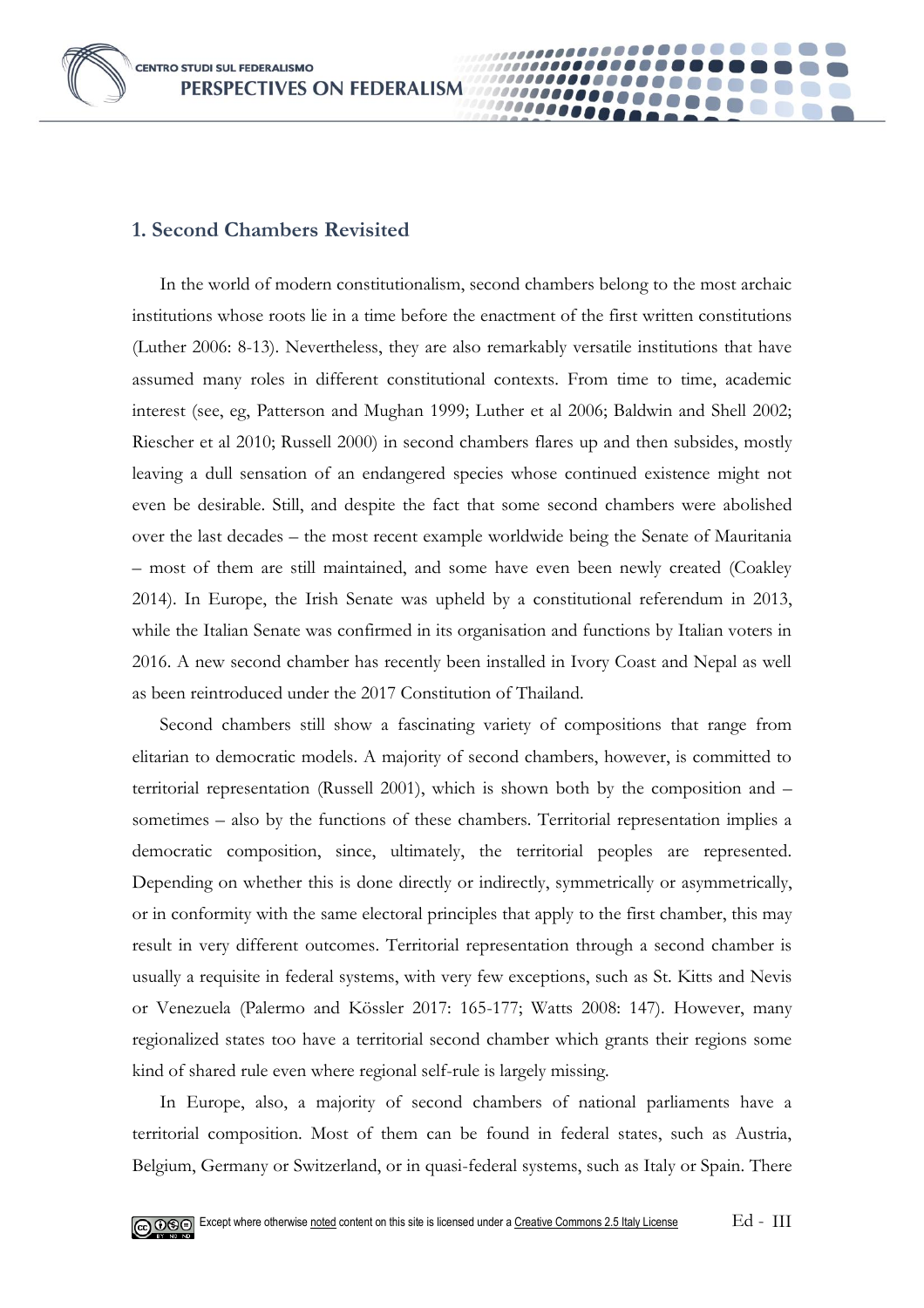is no federal or quasi-federal state in Europe without a bicameral parliament, in whose second chamber the regions (in Belgium: also the linguistic communities) are represented, while there are few states with some little degree of decentralisation and an either territorially or non-territorially composed second chamber. The UK constitutes a unique example, as Scotland, Wales and Northern Ireland enjoy an almost quasi-federal status regarding their powers (including, first and foremost, legislative powers, all of them being, however, subject to the supreme Westminster Parliament) and as the House of Lords is a second chamber, but, so far, without a territorial composition.

**0000** 

Despite the prevalence of territorial second chambers in (quasi-)federal states, however, neither these chambers nor the (quasi-)federal systems as such have remained unchallenged in recent times. Remarkably, there does not seem to be much difference between fullfledged or emerging, original or derivative, symmetric or asymmetric federal systems in this respect. Perhaps the most dramatic recent experience was the envisaged constitutional reform in Italy which would have altered the Senate organisationally and reduced its functions considerably. But other (quasi-)federal second chambers are also severely criticized, quite paradoxically either for their weakness and inefficiency or for their strength and braking power. A recurring narrative, moreover, is the absence of 'true' representation of regional interests despite formal adherence to the territoriality principle.

## **2. In this Issue**

Against this background, an international conference titled 'Representing Regions, Challenging Bicameralism' took place on 22 and 23 March 2018 at the University of Innsbruck, Austria. Hosted by the University's Research Centre on Federalism, it assembled a number of renowned experts on federalism and bicameralism who examined the complex relationship between both issues from various perspectives. The Journal is proud to present their written contributions in this special issue and would like to thank both the authors and the anonymous peer reviewers for their excellent inputs and punctuality.

Paolo Passaglia starts with an impressive picture on the genesis, trends and challenges of not only bi-, but also tri- and multicameralism in Europe. His rich exploration of the very diverse structures includes a warning that efficiency in parliamentary processes should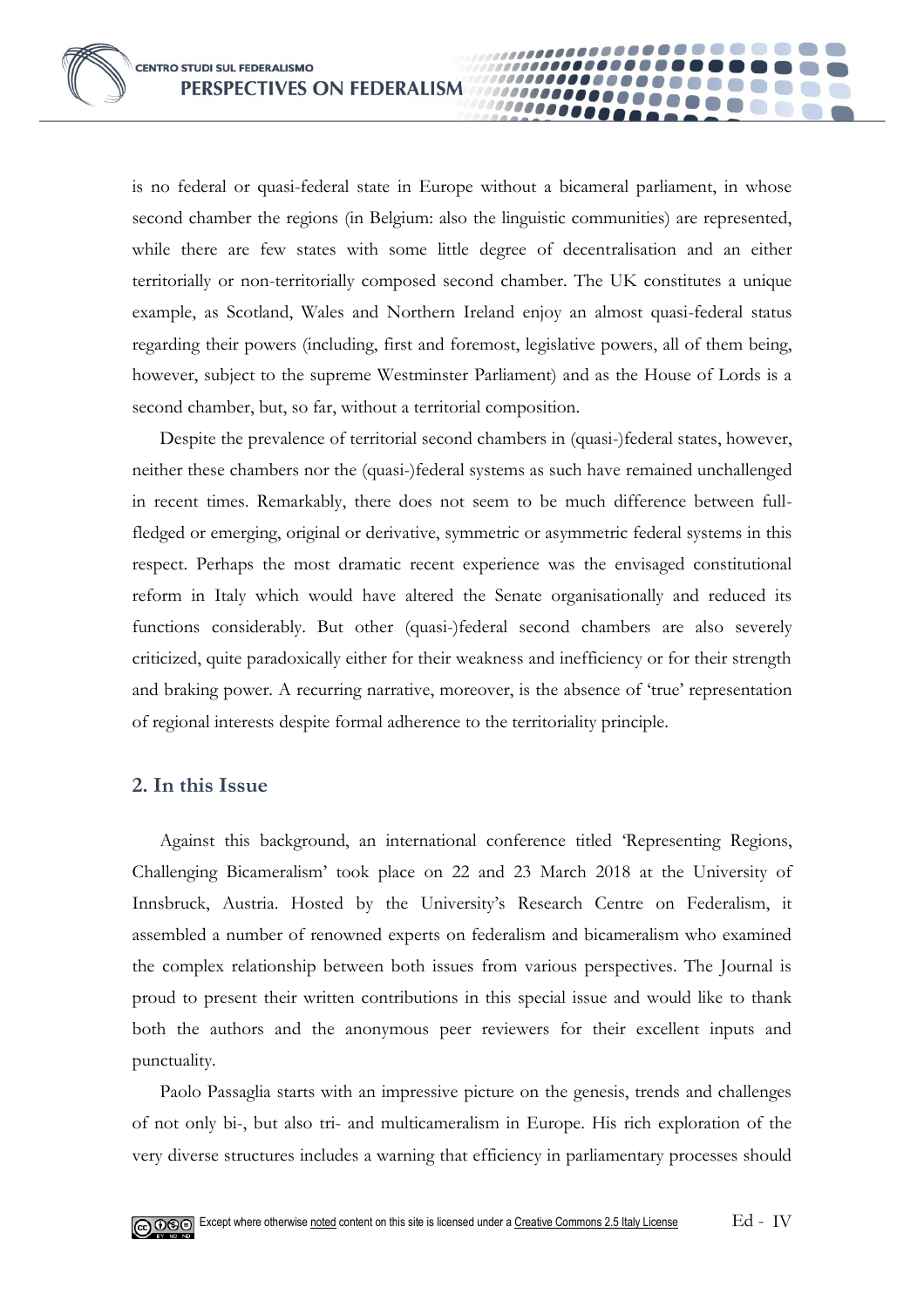not be the sole value, but balanced against the democratic idea of representation of interests.

**10000** 

Territorial second chambers institutionalize shared rule by these territories, but are exposed to the risk of the 'political decision trap' ('Politikverflechtungsfalle', coined by Fritz Scharpf 1976). From a political science perspective, Arthur Benz argues that the trap is not inevitable, but that it depends on certain political conditions as to whether joint decision-making produces are just deadlocks or rather serve as a suitable environment for federal governance.

Francesco Palermo critically inquires whether federal second chambers truly perform the function of representing regional interests (apart from other functions that may be judged differently). His answer is in the negative, arguing that regional interests are frequently heterogeneous and that alternative models, such as executive-based as well as bilateral representation, are often more successful.

The effectiveness of second chambers is closely, though not unavoidably linked to the issue of perfect and imperfect bicameralism, which is treated by Giacomo Delledonne. According to this author, there is great diversity between imperfect second chambers and their functions that should not be underrated when it comes to the practical functioning of a second chamber.

Turning to the EU level, Giuseppe Martinico explores whether the Committee of Regions is or could be regarded as a 'regional third chamber'. While such a function would not be wholly excluded at least to some extent, it is nevertheless hardly practiced under prevailing political and legal circumstances, namely the absence of strong powers and the heterogeneity of assembled interests.

Academic interest in federal second chambers usually focuses on their legislative powers. Still, this should not preclude discussion of their extra-legislative functions, which may endow them with additional constitutional legitimacy quite apart from issues of federalism. As Esther Happacher shows in her article, second chambers may be involved in or even solely responsible for a variety of important extra-legislative functions: in particular, functions related to the appointment and control of the executive, international and EU functions, or functions related to constitutional courts and the enforcement of sanctions.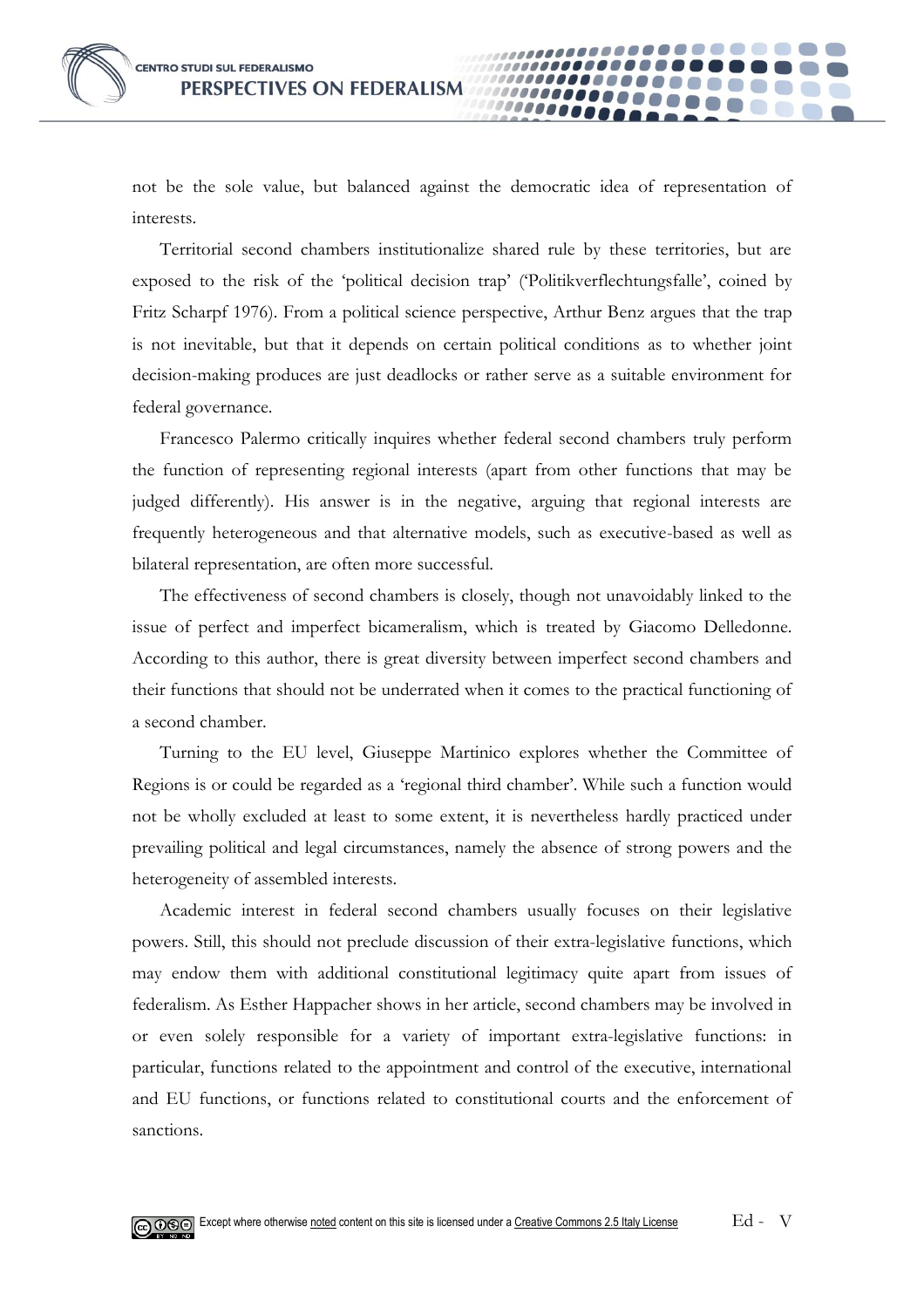But even their legislative functions are neither simply those of veto players nor are they limited to federalist purposes, as Anna Gamper argues. They range from the power to initiate and veto bills, to requests for pre- and post-enactment scrutiny by courts, to the call for referendums and even autonomous law-making. However, legislative decision-making in second chambers is, when compared empirically, largely majoritarian and thus is no guarantee for the individual protection of regions.

**10000** 

Six authors deal with specific cases of second chambers in Western European federal or quasi-federal states. The selection comprises the second chambers of Austria, Belgium, Germany and Switzerland as well as those of Spain and the UK which, for the above stated reasons, was included due to its fascinating character as a strongly, if asymmetrically regionalized state with a non-territorial second chamber under an unwritten constitution.

The most remarkable result of these case studies is perhaps that all compared second chambers are under critique, irrespective of the type of (perfect or imperfect) bicameralism and of (quasi-)federalism in which they are embedded. A vast majority is accused of disregarding the representation of regional interests which is partly due to a lack of legal powers, partly to their political dysfunctionality. Both aspects are characteristic of the 'imperfect' second chambers in Austria and Belgium, as Peter Bußjäger and Patricia Popelier respectively show; genetic differences – Austria emerged as an 'original' federal state, while Belgian federalism resulted from various constitutional amendments – have had no obvious impact on the altogether 'weak' roles of these second chambers. The second chambers in Germany and Spain are 'imperfect' as well; nonetheless, the German Bundesrat is usually regarded as a strong second chamber that efficiently protects the interests of the Länder. As Matthias Niedobitek explains, however, even the German Bundesrat, formally disqualified as a 'second chamber' by the German Bundesverfassungsgericht, is criticised for various reasons: one of these is its executivebased organisation that furthers the trend towards executive federalism in Germany. While the German Bundesrat achieves a representation of Länder interests on the whole, the Spanish Senado does not operate as a representative body of the Autonomous Communities and surely not for the protection of individual regional interests. This has become manifest recently, when the Senado agreed to apply Art 155 of the Spanish Constitution in order to enable the interim takeover by the central government in Catalonia.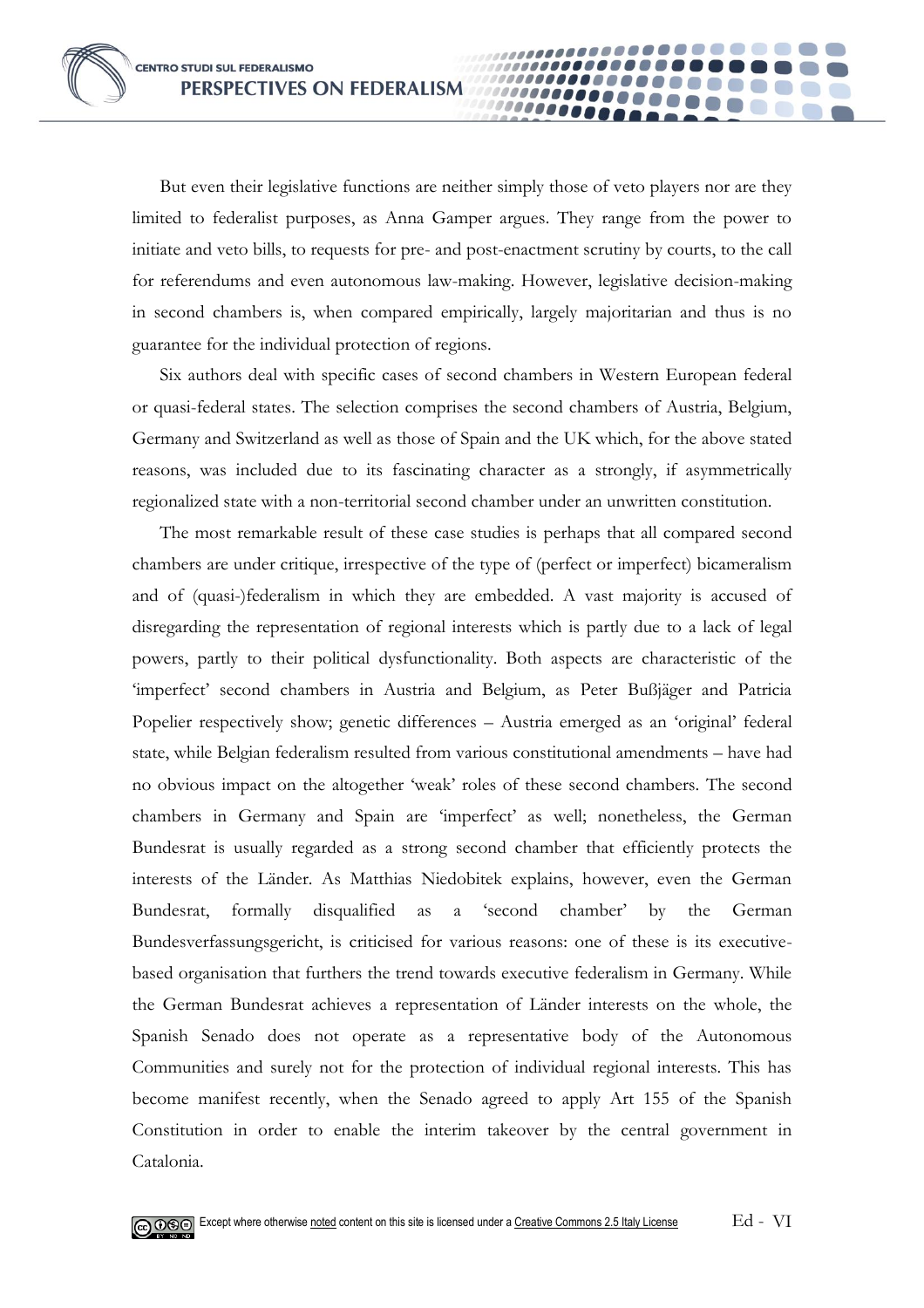Both the Italian Senato and the Swiss Ständerat are examples of perfect bicameralism: so far, the Senato's status has been maintained by the Italian constitutional referendum of 2016. As regards the Swiss Ständerat, Eva Maria Belser explains the importance of a counter-majoritarian chamber which strongly contributes to the consensual model of democracy in Switzerland. Even though in Switzerland, too, alternative mechanisms apply in order to represent cantonal interests, the protection given to smaller cantons by their (at least, basically) equal representation in the Ständerat is regarded as a value of its own.

**0000** 

A final very interesting case is constituted by the House of Lords. Amongst the second chambers examined in this special issue, but also from a wider perspective, it is unique in as much as the House's composition still follows an elitarian concept which has been under discussion for decades. As the UK became an asymmetric regionalized state, this raised the question whether the House of Lords could be democratized by transforming it into a representative chamber of the regions. Meg Russell reports that this particular aspect has been discussed, though not with much fervour, since many unresolved questions – e.g. whether an English 'region' with its own institutions should be created – are attached to it.

## **3. In Place of a Conclusion**

Second chambers are too complex phenomena to allow for simple conclusions on their legitimacy. As regards the second chambers compared in this special issue, they have, indeed, survived thus far, and are also likely to survive in the not too distant future. Whether they represent regions in a politically efficient manner, is another question: most of the chambers examined do not, which is partly due to their lack of legal powers, partly to their political failure. But this does not constitute an argument against perfect bicameralism or, at any rate, powerful second chambers, since their chance of representing regional interests is surely higher than in the case of second chambers that do not even have sufficient legal instruments at their disposal. If it is, therefore, mainly the 'political' argument that speaks against second chambers we have to ask ourselves if this is a specific argument related to second chambers or rather something which parliaments, and first chambers, may be generally accused of. Are not parliaments, and first chambers, often politically dysfunctional, too? Do members of parliament, and first chambers, properly work in the interest of the people they represent? Have parliaments, and first chambers,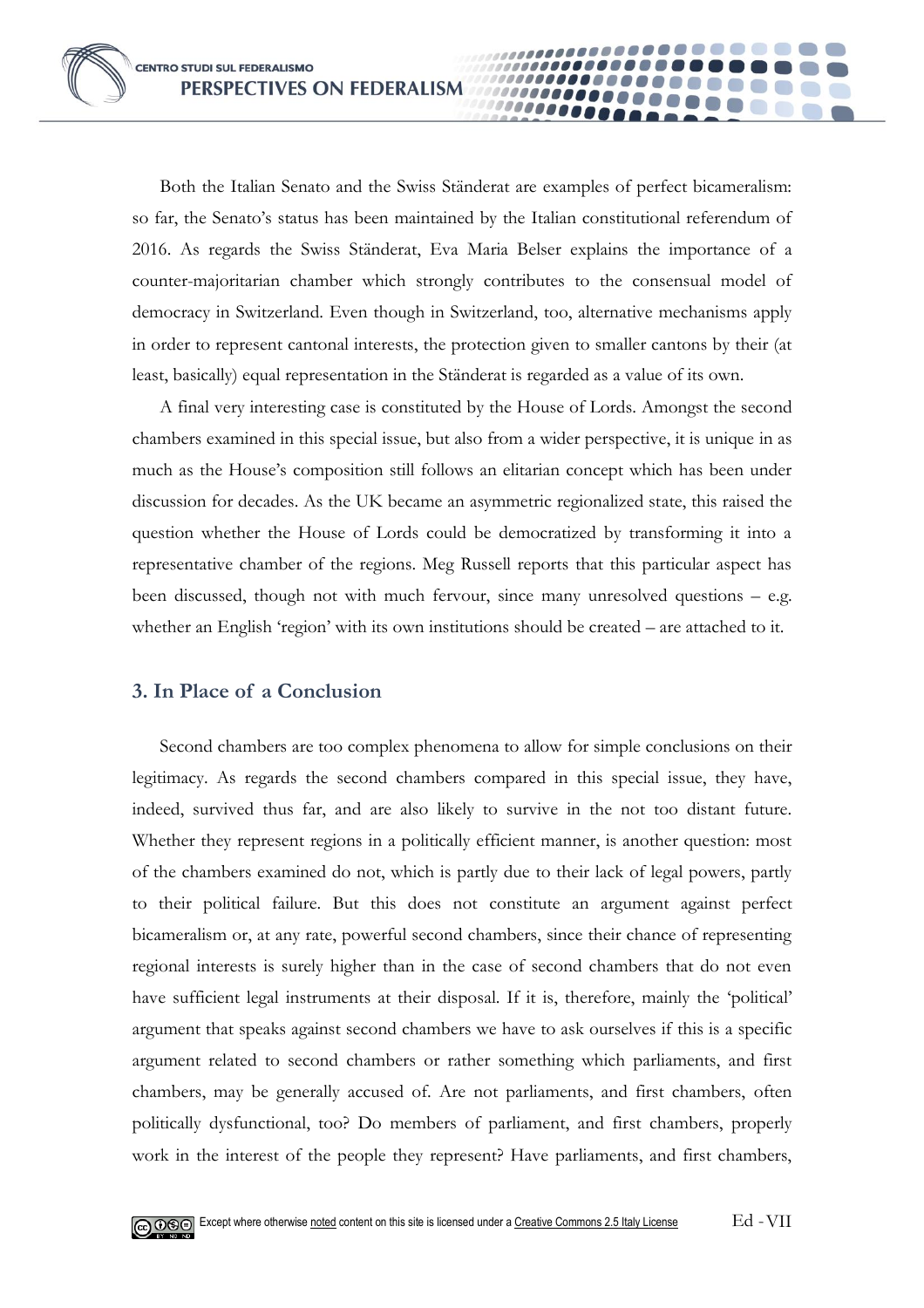not become sleeping beauties, while the legislative trigger lies with the executives (Bradley and Pinelli 2012: 665-669)? In other words, is it a particularly *territorial* problem that second chambers are accused of, or rather a phenomenon inherent in modern parliamentarism?

00000

There are five reasons, in my opinion, that plead for the continued existence of these second chambers: first, they are often confronted by a diffuse complaint of 'political dysfunctionality' which seems to be mostly orientated at their role in legislative processes. A more subtle look into the variety of their legislative powers as well as their extralegislative powers shows a more differentiated picture. Second, territorial second chambers may strengthen non-territorial constitutional values, such as the separation of powers, multi-level democracy or consociationalism. Unlike elitarian second chambers, they are themselves democratic institutions. Third, federal systems need the 'glue' of shared rule at federal level (Watts 2008: 135). Even though several species of territorial representation models outside second chambers have emerged, one may doubt whether these are truly 'alternative' or rather 'additional' mechanisms. So far, there is hardly any empirical evidence on whether such mechanisms could really substitute second chambers if the latter were *totally replaced* by them. Some of them, such as interregional conferences, would, moreover, rather resemble chamber structures. Fourth, the problem that regions may have heterogeneous interests and that some of them may hold more mandates in the second chamber than others is not rooted in the construction of a second chamber as such, but in factual differences between regions on the one hand, and the chamber's composition and internal decision-making on the other. There are several possible ways how second chambers may handle this, depending on the symmetry or asymmetry of composition and by the choice of decision-making that, depending on issues, may be designed in a more or less majority- or minority-friendly way. The same problems, moreover, principally occur within 'alternative mechanisms' whenever interests need to be aggregated, and even where bilateral instruments are used this will not prevent a clash of interests from an overall perspective. Fifth, the very existence of formal constitutional powers of second chambers may have a beneficial effect for the protection of territorial interests even if they do not normally use these powers.

These are surely not the only arguments in favour of territorial second chambers and neither can they make their obvious deficits, weaknesses and dysfunctionalities disappear.